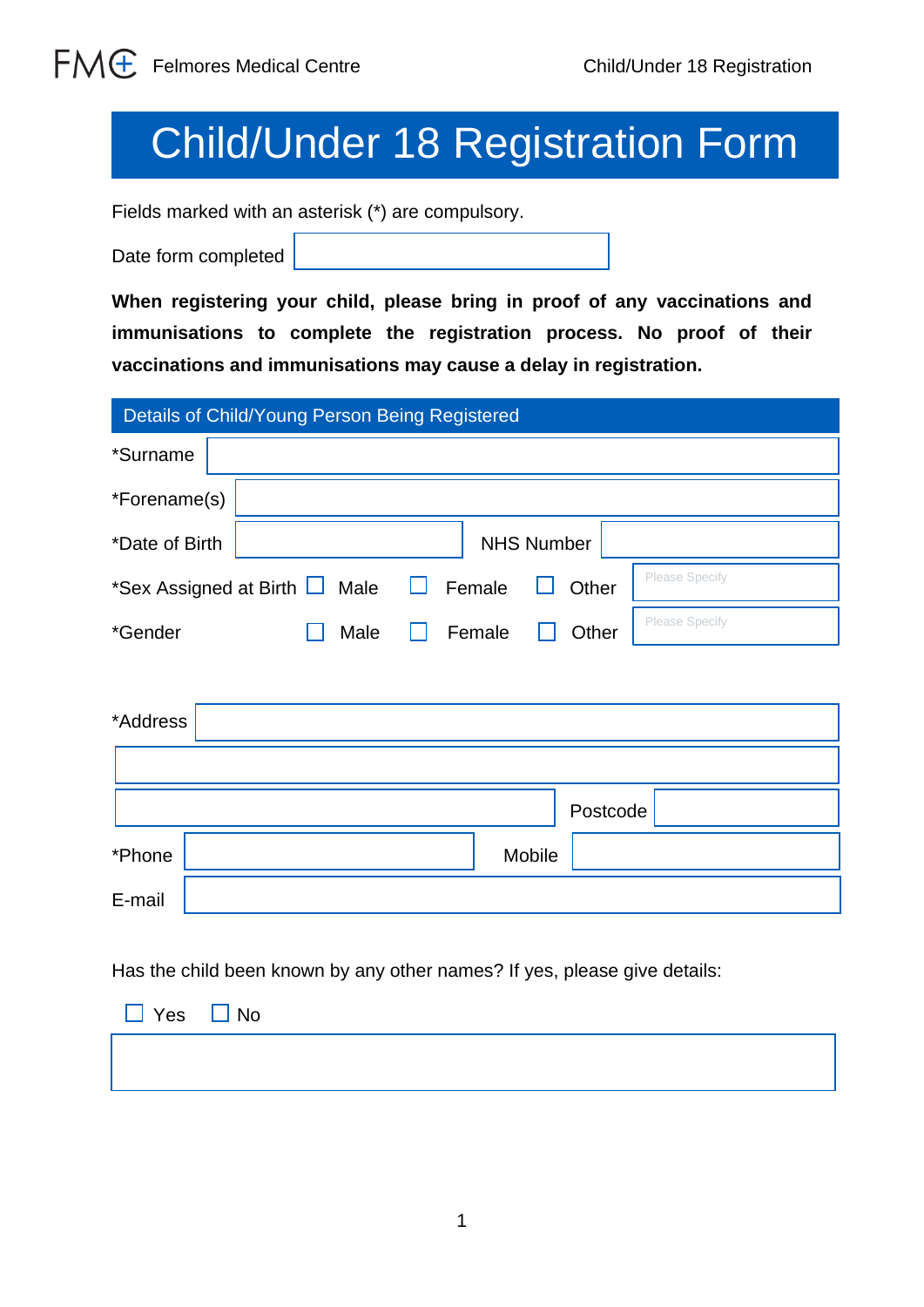| <b>Ethnicity</b>        |                |
|-------------------------|----------------|
| First Language          | Religion       |
| <b>Ethnic Origin</b>    | Place of Birth |
| <b>School/ Nursery</b>  |                |
| Name of School/ Nursery |                |
| Address                 |                |
|                         |                |
|                         | Postcode       |

| <b>Previous GP</b> |          |
|--------------------|----------|
| Name of $GP$       |          |
| Address            |          |
|                    |          |
|                    | Postcode |

| If You Are From Abroad    |          |  |
|---------------------------|----------|--|
| <b>Previous Address</b>   |          |  |
|                           |          |  |
|                           | Postcode |  |
| Date of Arrival in the UK |          |  |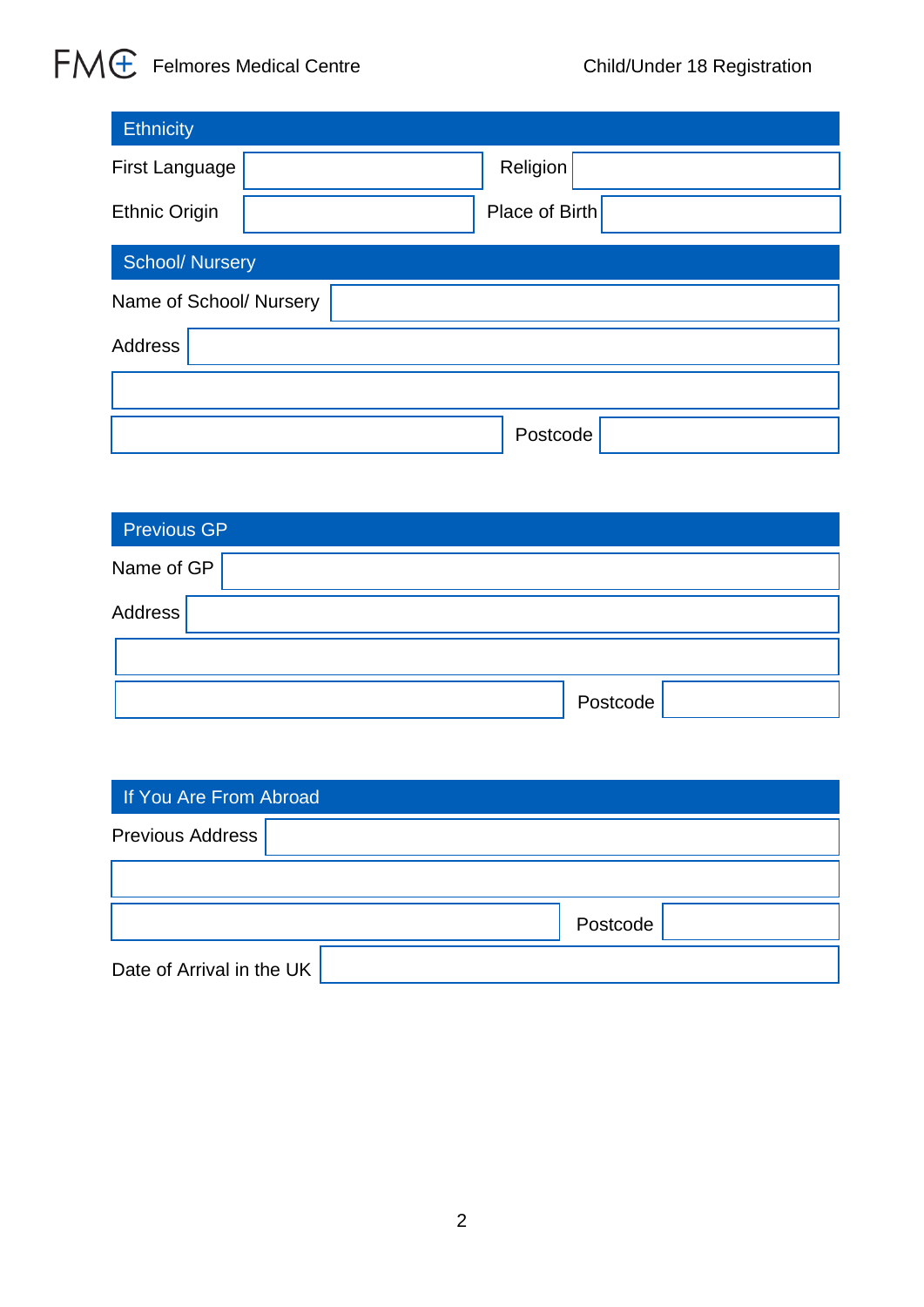| <b>Details of Child's Main Carer</b>                                            |
|---------------------------------------------------------------------------------|
| *Surname                                                                        |
| *Forename(s)                                                                    |
| Relationship to Child (mother, father, etc.)                                    |
| Address (if different from above)                                               |
|                                                                                 |
| Postcode                                                                        |
| Contact Details (if different from above)                                       |
| Phone<br>Mobile                                                                 |
| E-mail                                                                          |
|                                                                                 |
| $\Box$ Yes<br>$\sqcup$ No<br>Does the Child have contact with the other parent? |
| *Surname                                                                        |
| *Forename(s)                                                                    |
| Address (if different from above)                                               |
|                                                                                 |
| Postcode                                                                        |
| Contact Details (if different from above)                                       |
| Phone<br>Mobile                                                                 |
| E-mail                                                                          |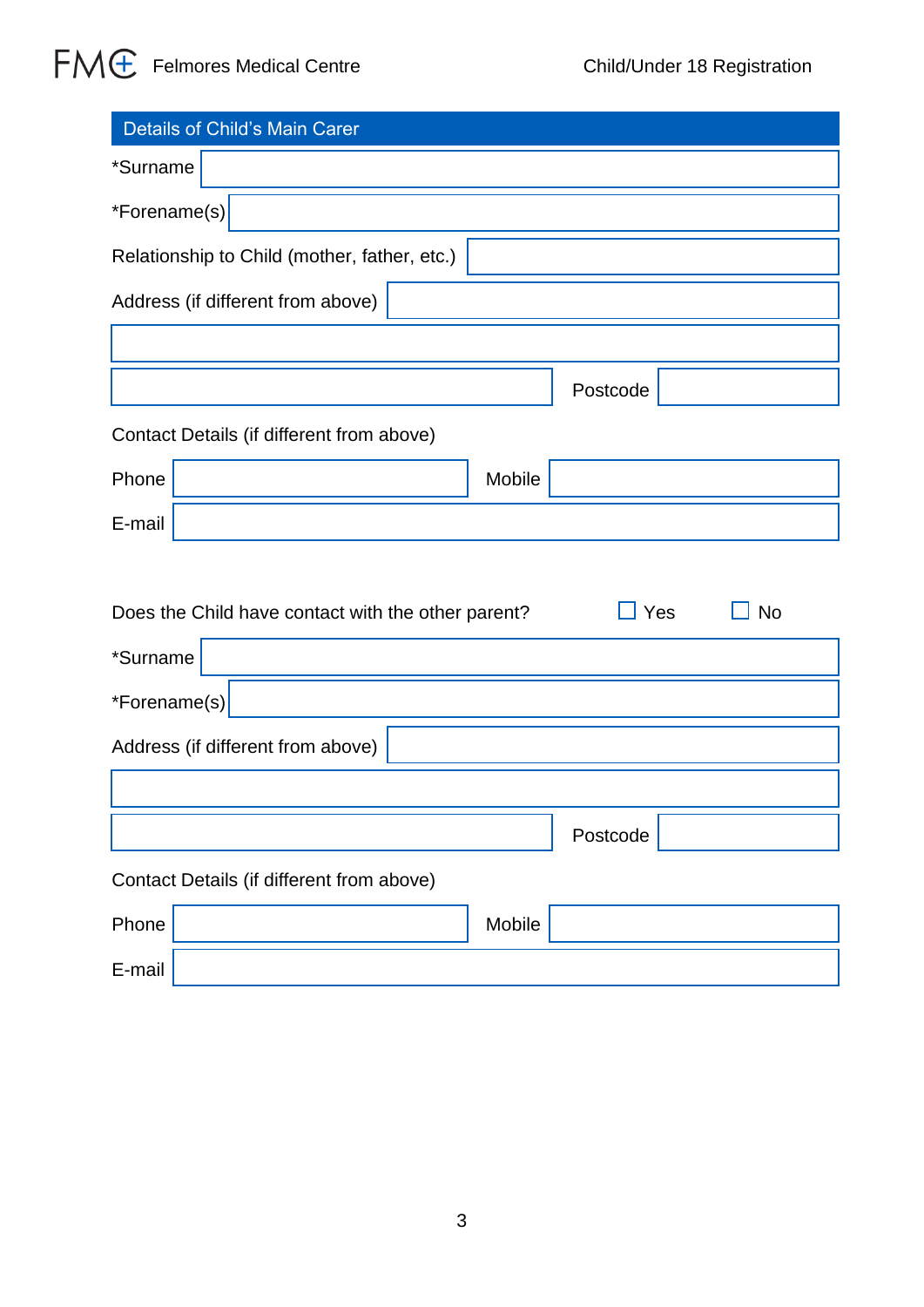#### **Safeguarding**

| *Is the Child subject to a Secure Order?                            | $\Box$ Yes | <b>No</b> |  |
|---------------------------------------------------------------------|------------|-----------|--|
| *Has the Child been Remanded to Local Authority Care?               | $\Box$ Yes | <b>No</b> |  |
| Name of Social Worker (if applicable)                               |            |           |  |
| Contact Number for Social Worker (if applicable)                    |            |           |  |
| Individual(s) who have parental responsibility (In case of consent) |            |           |  |

Are there any other Significant Carers involved in the upbringing of this Child or Young Person (e.g. step-parent, grandparent, foster parent etc.) If yes, please give details:

| $\Box$ Yes $\Box$ No |  |
|----------------------|--|
|                      |  |
|                      |  |
|                      |  |

Are there any other services known or involved with the Family or Young Person? (e.g. Social Care, CAMHS). If yes, please give details:  $\Box$  Yes  $\Box$  No

|          | Does the Child have any disabilities or distinguishing Features? If yes, please give |                      |  |
|----------|--------------------------------------------------------------------------------------|----------------------|--|
| details: |                                                                                      | $\Box$ Yes $\Box$ No |  |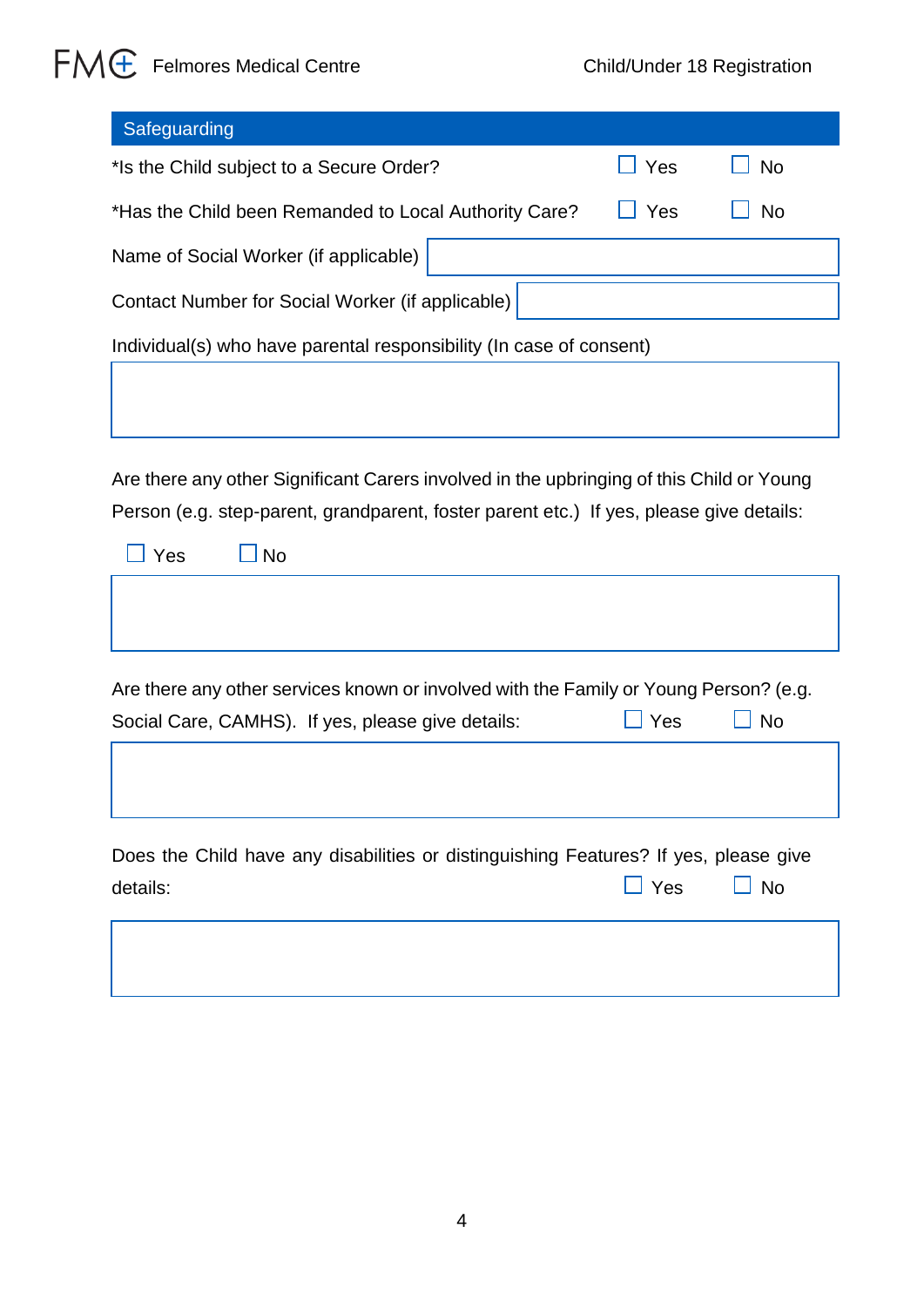Medical Information

Please state any Significant Medical History:

| Are they on any repeat medication? If yes, please give details: $\Box$ Yes<br><b>No</b>        |
|------------------------------------------------------------------------------------------------|
|                                                                                                |
| Does the child suffer from any allergies? If yes, please give details: $\Box$ Yes<br><b>No</b> |
|                                                                                                |

Is there any significant Family Medical History? (e.g. Asthma, Heart Conditions etc.)

Does the Child or Young Person Smoke? If yes, please give details:

| $\Box$ Yes $\Box$ No |  |  |  |
|----------------------|--|--|--|
|                      |  |  |  |
|                      |  |  |  |
|                      |  |  |  |

Does the Child or Young Person drink alcohol? If yes, please give details:

| $\Box$ Yes $\Box$ No |  |
|----------------------|--|
|                      |  |
|                      |  |
|                      |  |